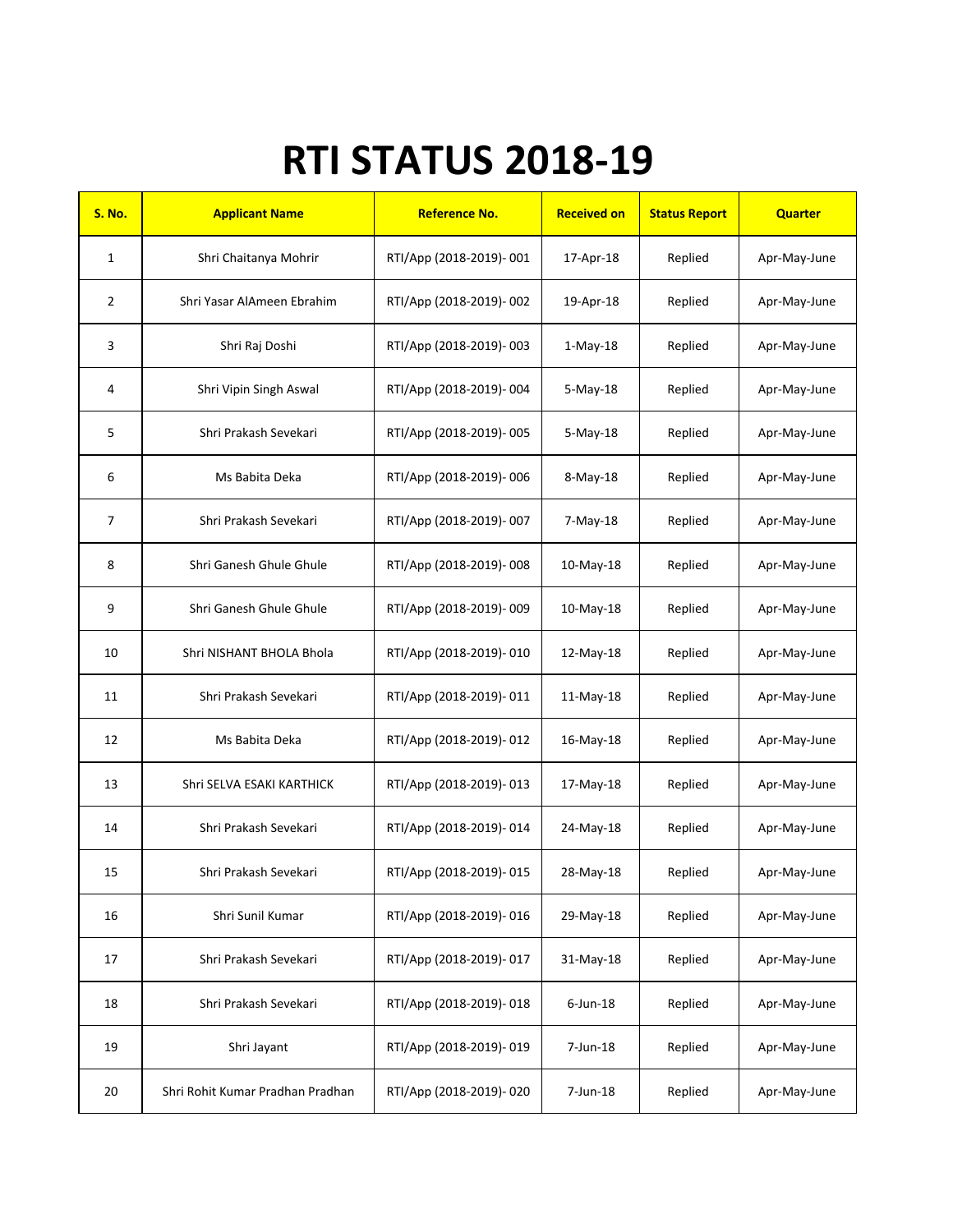| 21 | Shri Prakash Sevekari        | RTI/App (2018-2019)-021 | 14-Jun-18      | Replied | Apr-May-June |
|----|------------------------------|-------------------------|----------------|---------|--------------|
| 22 | Shri Rajat Jain Jain         | RTI/App (2018-2019)-022 | 15-Jun-18      | Replied | Apr-May-June |
| 23 | Shri Ramesh M Joshi Joshi    | RTI/App (2018-2019)-023 | 23-Jun-18      | Replied | Apr-May-June |
| 24 | Shri CMA Sampat Kumar Pandit | RTI/App (2018-2019)-024 | $1$ -Jul- $18$ | Replied | July-Aug-Sep |
| 25 | Shri Manish Sachdeva         | RTI/App (2018-2019)-025 | $5$ -Jul-18    | Replied | July-Aug-Sep |
| 26 | Shri Anurag Vishwakarma      | RTI/App (2018-2019)-026 | 9-Jul-18       | Replied | July-Aug-Sep |
| 27 | Shri Binay Kumar Singh       | RTI/App (2018-2019)-027 | 13-Jul-18      | Replied | July-Aug-Sep |
| 28 | Shri Raj Jaiswal             | RTI/App (2018-2019)-028 | 13-Jul-18      | Replied | July-Aug-Sep |
| 29 | Shri Arun Kumar Sinha        | RTI/App (2018-2019)-029 | 20-Jul-18      | Replied | July-Aug-Sep |
| 30 | Shri Niranjan Behra          | RTI/App (2018-2019)-030 | 20-Jul-18      | Replied | July-Aug-Sep |
| 31 | Shri Sradha Kanta Nayak      | RTI/App (2018-2019)-031 | 27-Jul-18      | Replied | July-Aug-Sep |
| 32 | Ms Raja Rajeswari            | RTI/App (2018-2019)-032 | 27-Jul-18      | Replied | July-Aug-Sep |
| 33 | Shri Abhinav Singh           | RTI/App (2018-2019)-033 | 31-Jul-18      | Replied | July-Aug-Sep |
| 34 | Shri Sradha Kanta Nayak      | RTI/App (2018-2019)-034 | $1-Aug-18$     | Replied | July-Aug-Sep |
| 35 | Shri Vishal                  | RTI/App (2018-2019)-035 | 13-Aug-18      | Replied | July-Aug-Sep |
| 36 | Shri Amit Chakrapani         | RTI/App (2018-2019)-036 | 13-Aug-18      | Replied | July-Aug-Sep |
| 37 | Shri Chaitanya Mohrir        | RTI/App (2018-2019)-037 | 20-Aug-18      | Replied | July-Aug-Sep |
| 38 | Shri G S Budyal              | RTI/App (2018-2019)-038 | 27-Aug-18      | Replied | July-Aug-Sep |
| 39 | Shri Ganesh                  | RTI/App (2018-2019)-039 | 25-Aug-18      | Replied | July-Aug-Sep |
| 40 | Ms Aarti Mishra              | RTI/App (2018-2019)-040 | 25-Aug-18      | Replied | July-Aug-Sep |
| 41 | Shri Muthuswamy R            | RTI/App (2018-2019)-041 | 26-Aug-18      | Replied | July-Aug-Sep |
| 42 | Shri Anand Singh             | RTI/App (2018-2019)-042 | 30-Aug-18      | Replied | July-Aug-Sep |
| 43 | Shri Khageswar Jena          | RTI/App (2018-2019)-043 | 30-Aug-18      | Replied | July-Aug-Sep |
| 44 | Shri Varun Gupta             | RTI/App (2018-2019)-044 | 12-Sep-18      | Replied | July-Aug-Sep |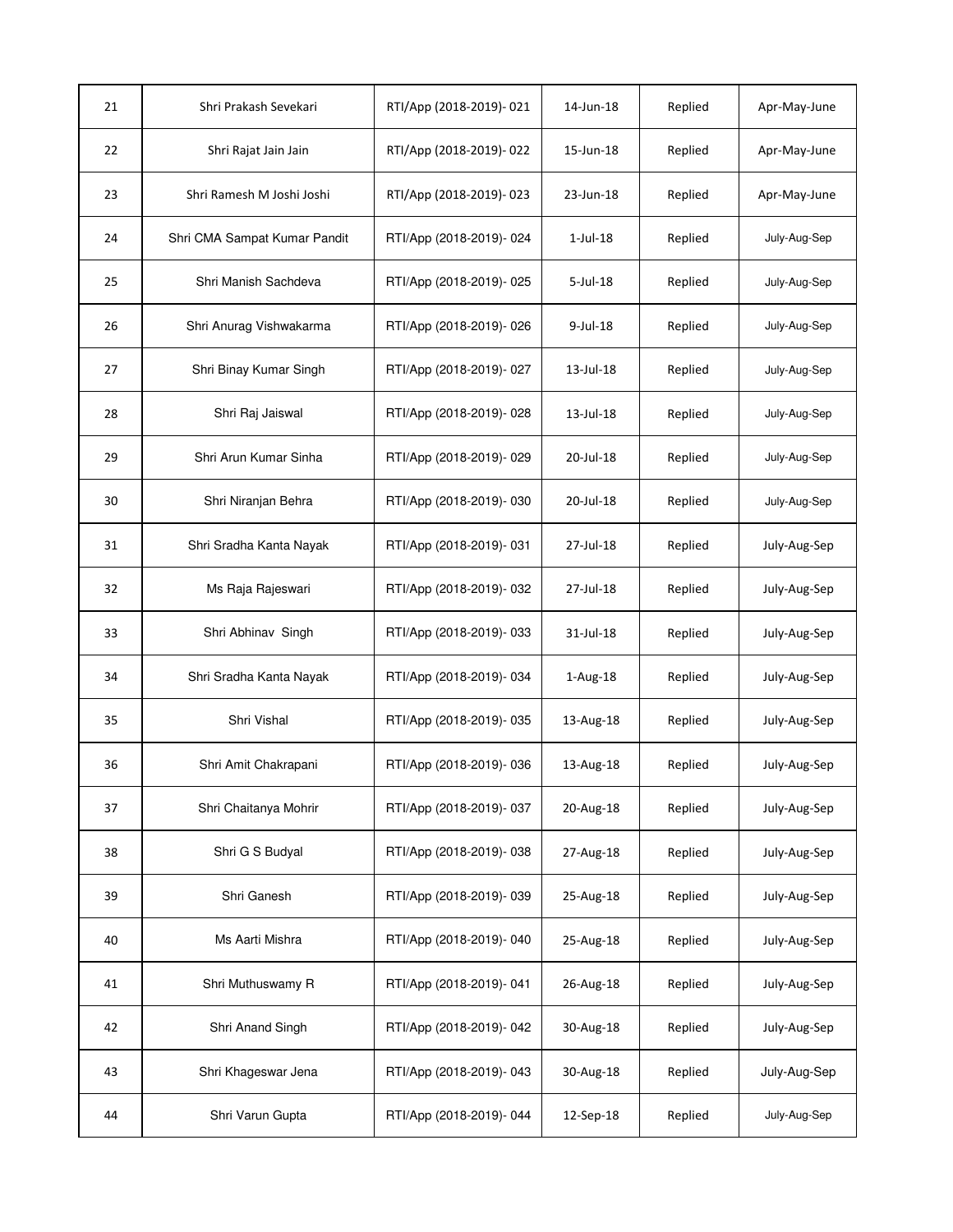| 45 | Shri MOHD JAVED AHMAD   | RTI/App (2018-2019)-045 | 12-Sep-18  | Replied | July-Aug-Sep |
|----|-------------------------|-------------------------|------------|---------|--------------|
| 46 | Shri Neeraj D. Joshi    | RTI/App (2018-2019)-046 | 14-Sep-18  | Replied | July-Aug-Sep |
| 47 | Shri Shubham Tiwari     | RTI/App (2018-2019)-047 | 18-Sep-18  | Replied | July-Aug-Sep |
| 48 | Shri Vells BPL          | RTI/App (2018-2019)-048 | 24-Sep-18  | Replied | July-Aug-Sep |
| 49 | Shri Anurag Kumar       | RTI/App (2018-2019)-049 | 27-Sep-18  | Replied | July-Aug-Sep |
| 50 | Shri Muthuswamy R       | RTI/App (2018-2019)-050 | 28-Sep-18  | Replied | July-Aug-Sep |
| 51 | Shri Sanjeev Kumar      | RTI/App (2018-2019)-051 | 8-Oct-18   | Replied | Oct-Nov-Dec  |
| 52 | Shri Shahrukh Malik     | RTI/App (2018-2019)-052 | 10-Oct-18  | Replied | Oct-Nov-Dec  |
| 53 | Shri Avneesh Kumar Jain | RTI/App (2018-2019)-053 | 10-Nov-18  | Replied | Oct-Nov-Dec  |
| 54 | Shri Anand Singh        | RTI/App (2018-2019)-054 | 11-Oct-18  | Replied | Oct-Nov-Dec  |
| 55 | Shri Dr Ashish P Thatte | RTI/App (2018-2019)-055 | 12-Oct-18  | Replied | Oct-Nov-Dec  |
| 56 | Shri Neeraj D. Joshi    | RTI/App (2018-2019)-056 | 12-Oct-18  | Replied | Oct-Nov-Dec  |
| 57 | Shri CA. Chetan Padaki  | RTI/App (2018-2019)-057 | 15-Oct-18  | Replied | Oct-Nov-Dec  |
| 58 | Shri ANANDA NAYAK K     | RTI/App (2018-2019)-058 | 17-Oct-18  | Replied | Oct-Nov-Dec  |
| 59 | Shri R. P. Gore         | RTI/App (2018-2019)-059 | 30-Oct-18  | Replied | Oct-Nov-Dec  |
| 60 | Shri ABHISHEK PERIWAL   | RTI/App (2018-2019)-060 | 3-Nov-18   | Replied | Oct-Nov-Dec  |
| 61 | Shri Vasim Khan         | RTI/App (2018-2019)-061 | $6-Nov-18$ | Replied | Oct-Nov-Dec  |
| 62 | Shri D. Choudhury       | RTI/App (2018-2019)-062 | 16-Nov-18  | Replied | Oct-Nov-Dec  |
| 63 | Ms Anita Bagai          | RTI/App (2018-2019)-063 | 24-Nov-18  | Replied | Oct-Nov-Dec  |
| 64 | Shri CA. Chetan Padaki  | RTI/App (2018-2019)-064 | 24-Nov-18  | Replied | Oct-Nov-Dec  |
| 65 | Shri Neeraj D. Joshi    | RTI/App (2018-2019)-065 | 29-Nov-18  | Replied | Oct-Nov-Dec  |
| 66 | Shri A. Charles         | RTI/App (2018-2019)-066 | 3-Dec-18   | Replied | Oct-Nov-Dec  |
| 67 | Shri R. P. Gore         | RTI/App (2018-2019)-067 | 4-Dec-18   | Replied | Oct-Nov-Dec  |
| 68 | Ms Suseela N            | RTI/App (2018-2019)-068 | 5-Dec-18   | Replied | Oct-Nov-Dec  |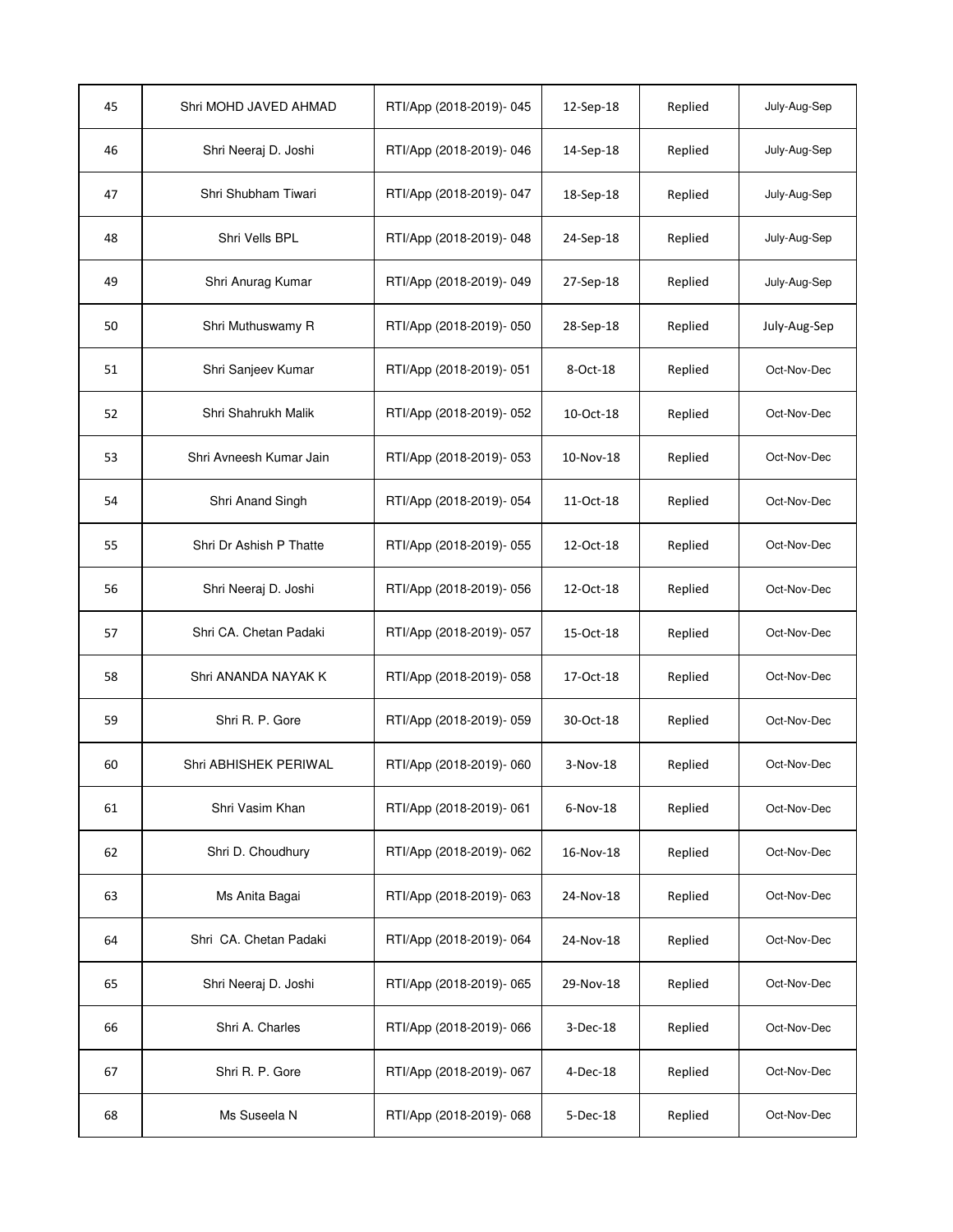| 69 | Ms Karthika Ramakrishnan              | RTI/App (2018-2019)-069 | $6$ -Dec-18    | Replied | Oct-Nov-Dec |
|----|---------------------------------------|-------------------------|----------------|---------|-------------|
| 70 | Shri Suhas Tawaji Sawant              | RTI/App (2018-2019)-070 | 11-Dec-18      | Replied | Oct-Nov-Dec |
| 71 | Shri Dhananjay V. Joshi               | RTI/App (2018-2019)-071 | 19-Dec-18      | Replied | Oct-Nov-Dec |
| 72 | Shri D. Choudhury                     | RTI/App (2018-2019)-072 | 20-Dec-18      | Replied | Oct-Nov-Dec |
| 73 | Ms Sneha                              | RTI/App (2018-2019)-073 | 24-Dec-18      | Replied | Oct-Nov-Dec |
| 74 | Shri Vasim Khan                       | RTI/App (2018-2019)-074 | 19-Dec-18      | Replied | Oct-Nov-Dec |
| 75 | Shri Ajay Nand Panday                 | RTI/App (2018-2019)-075 | 21-Dec-18      | Replied | Oct-Nov-Dec |
| 76 | Shri Harpreet Singh Gandhi            | RTI/App (2018-2019)-076 | $1$ -Jan- $19$ | Replied | Jan-Feb-Mar |
| 77 | Shri D. Choudhury                     | RTI/App (2018-2019)-077 | 26-Dec-18      | Replied | Oct-Nov-Dec |
| 78 | Shri Vicky Kumar                      | RTI/App (2018-2019)-078 | $5 - Jan-19$   | Replied | Jan-Feb-Mar |
| 79 | Ms Ridhima Singh                      | RTI/App (2018-2019)-079 | 9-Jan-19       | Replied | Jan-Feb-Mar |
| 80 | Shri Avinash Awasthi s/o N.K. Awasthi | RTI/App (2018-2019)-080 | 14-Jan-19      | Replied | Jan-Feb-Mar |
| 81 | Shri Ankur                            | RTI/App (2018-2019)-081 | 16-Jan-19      | Replied | Jan-Feb-Mar |
| 82 | Shri Ankur                            | RTI/App (2018-2019)-082 | 16-Jan-19      | Replied | Jan-Feb-Mar |
| 83 | Ms Karthika Ramakrishnan              | RTI/App (2018-2019)-083 | 25-Jan-19      | Replied | Jan-Feb-Mar |
| 84 | Shri Mohamed Ismail                   | RTI/App (2018-2019)-084 | 29-Jan-19      | Replied | Jan-Feb-Mar |
| 85 | Shri K Kumar                          | RTI/App (2018-2019)-085 | $2$ -Feb-19    | Replied | Jan-Feb-Mar |
| 86 | Shri Ankur                            | RTI/App (2018-2019)-086 | 4-Feb-19       | Replied | Jan-Feb-Mar |
| 87 | Ms Anu                                | RTI/App (2018-2019)-087 | 8-Feb-19       | Replied | Jan-Feb-Mar |
| 88 | Shri Ashis DebRoy                     | RTI/App (2018-2019)-088 | 14-Feb-19      | Replied | Jan-Feb-Mar |
| 89 | Shri Chanchal Kumar                   | RTI/App (2018-2019)-089 | 13-Feb-19      | Replied | Jan-Feb-Mar |
| 90 | Shri Saurav Singh                     | RTI/App (2018-2019)-090 | 19-Feb-19      | Replied | Jan-Feb-Mar |
| 91 | Shri Santosh Behera                   | RTI/App (2018-2019)-091 | 21-Feb-19      | Replied | Jan-Feb-Mar |
| 92 | Ms Shikha                             | RTI/App (2018-2019)-092 | 22-Feb-19      | Replied | Jan-Feb-Mar |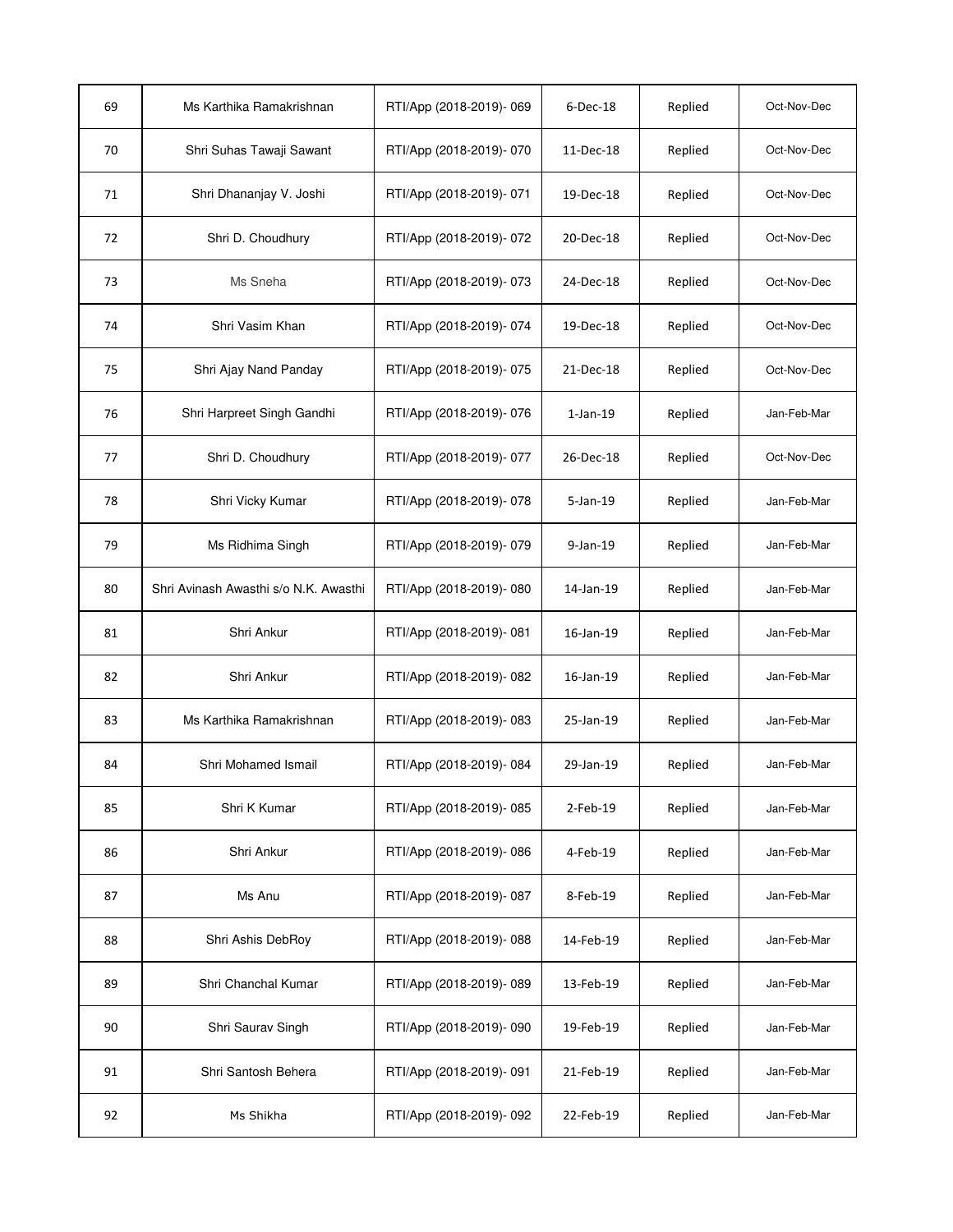| 93  | Shri Sudhansu Bhusan Panda | RTI/App (2018-2019)-093 | 22-Feb-19 | Replied | Jan-Feb-Mar |
|-----|----------------------------|-------------------------|-----------|---------|-------------|
| 94  | Shri GOURAV AGARWAL        | RTI/App (2018-2019)-094 | 25-Feb-19 | Replied | Jan-Feb-Mar |
| 95  | Shri Rajesh Gannavarapu    | RTI/App (2018-2019)-095 | 25-Feb-19 | Replied | Jan-Feb-Mar |
| 96  | Shri GOURAV AGARWAL        | RTI/App (2018-2019)-096 | 25-Feb-19 | Replied | Jan-Feb-Mar |
| 97  | Ms Basudha Banerjee        | RTI/App (2018-2019)-097 | 26-Feb-19 | Replied | Jan-Feb-Mar |
| 98  | Shri Manish Agarwal        | RTI/App (2018-2019)-098 | 4-Mar-19  | Replied | Jan-Feb-Mar |
| 99  | Shri Manish Agarwal        | RTI/App (2018-2019)-099 | 9-Mar-19  | Replied | Jan-Feb-Mar |
| 100 | Shri Manish Agarwal        | RTI/App (2018-2019)-100 | 10-Mar-19 | Replied | Jan-Feb-Mar |
| 101 | Ms Shilpa Banerjee         | RTI/App (2018-2019)-101 | 8-Mar-19  | Replied | Jan-Feb-Mar |
| 102 | Shri Sradha Kanta Nayak    | RTI/App (2018-2019)-102 | 11-Mar-19 | Replied | Jan-Feb-Mar |
| 103 | Shri Manjunatha K          | RTI/App (2018-2019)-103 | 12-Mar-19 | Replied | Jan-Feb-Mar |
| 104 | Shri Vinoth                | RTI/App (2018-2019)-104 | 13-Mar-19 | Replied | Jan-Feb-Mar |
| 105 | Shri CA Ajay Gupta         | RTI/App (2018-2019)-105 | 15-Mar-19 | Replied | Jan-Feb-Mar |
| 106 | Shri Tarun Singh           | RTI/App (2018-2019)-106 | 19-Mar-19 | Replied | Jan-Feb-Mar |
| 107 | Shri Manish Agarwal        | RTI/App (2018-2019)-107 | 15-Mar-19 | Replied | Jan-Feb-Mar |
| 108 | Shri Tarun Singh           | RTI/App (2018-2019)-108 | 25-Mar-19 | Replied | Jan-Feb-Mar |

## RTI STATUS 2017-18

| <b>S. No.</b> | <b>Applicant Name</b>   | <b>Reference No.</b>    | <b>Received on</b> | <b>Status Report</b> | <b>Quarter</b> |
|---------------|-------------------------|-------------------------|--------------------|----------------------|----------------|
|               | Sri Sudheer Kumar Yadav | RTI/App (2017-2018)-001 | $3-Apr-17$         | Replied              | Apr-May-June   |
| 2             | Ms. Bhawana Kumari      | RTI/App (2017-2018)-002 | 10-Apr-17          | Replied              | Apr-May-June   |
| 3             | Sri Bijay Kumar Sahani  | RTI/App (2017-2018)-003 | 19-Apr-17          | Replied              | Apr-May-June   |
| 4             | Sri B. Sriramamurty     | RTI/App (2017-2018)-004 | 25-Apr-17          | Replied              | Apr-May-June   |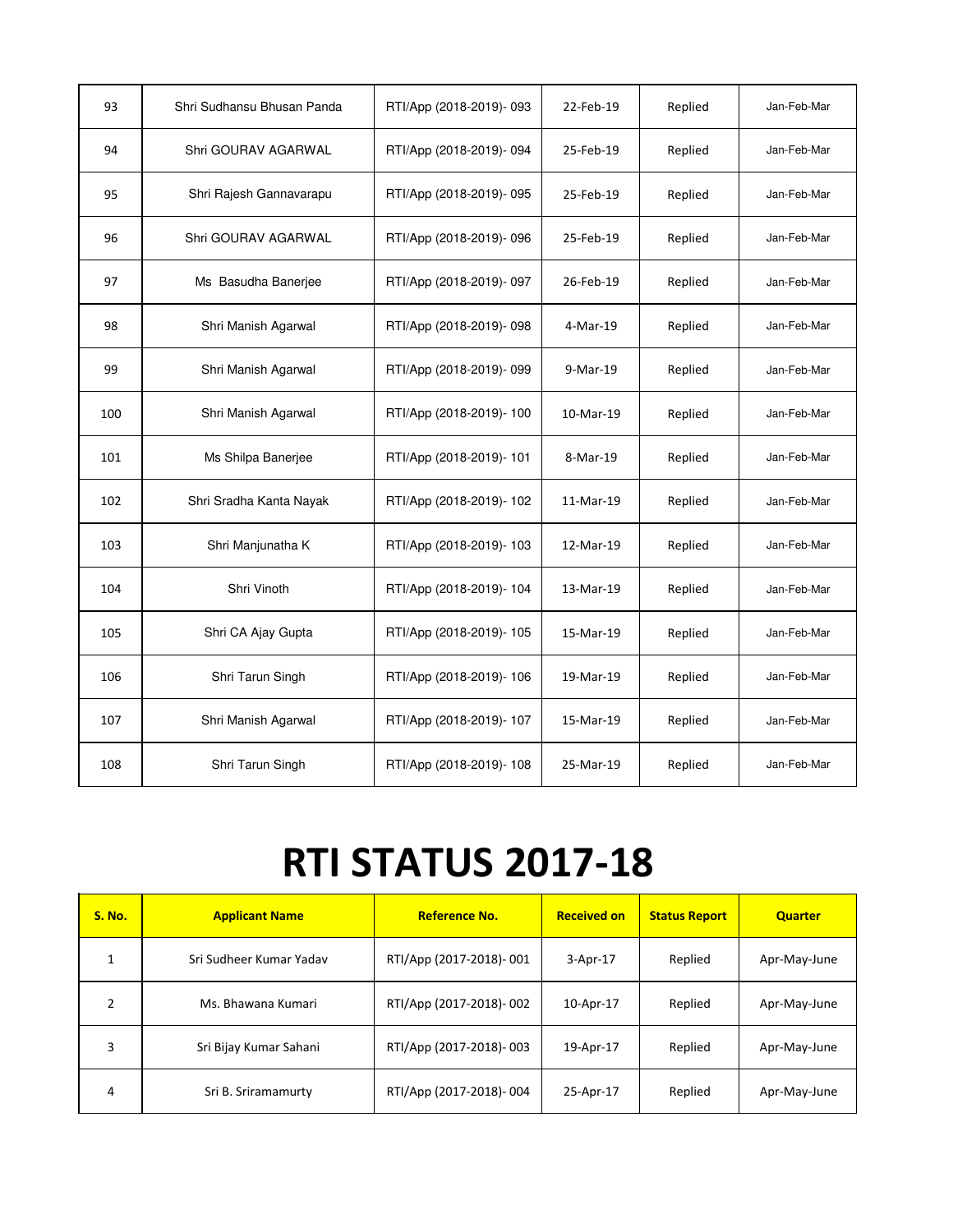| 5  | Sri Jugal Thakkar                 | RTI/App (2017-2018)-005 | $2-May-17$     | Replied  | Apr-May-June |
|----|-----------------------------------|-------------------------|----------------|----------|--------------|
| 6  | CMA CS Dr, Suresh Chandra Mohanty | RTI/App (2017-2018)-006 | 8-May-17       | Replied  | Apr-May-June |
| 7  | Sri Prakash Sevekari              | RTI/App (2017-2018)-007 | 11-May-17      | Transfer | Apr-May-June |
| 8  | Sri Prakash Sevekari              | RTI/App (2017-2018)-008 | 11-May-17      | Transfer | Apr-May-June |
| 9  | Sri Prakash Sevekari              | RTI/App (2017-2018)-009 | $11-May-17$    | Transfer | Apr-May-June |
| 10 | Sri Gaurav Sharma                 | RTI/App (2017-2018)-010 | 7-May-17       | Replied  | Apr-May-June |
| 11 | Ms. Sonu Agarwal                  | RTI/App (2017-2018)-011 | 11-May-17      | Replied  | Apr-May-June |
| 12 | Sri Prakash Sevekari              | RTI/App (2017-2018)-012 | 15-May-17      | Transfer | Apr-May-June |
| 13 | Sri T.V. Ranjit Kumar             | RTI/App (2017-2018)-013 | 16-May-17      | Replied  | Apr-May-June |
| 14 | Sri Prakash Sevekari              | RTI/App (2017-2018)-014 | 22-May-17      | Replied  | Apr-May-June |
| 15 | Sri Prakash Sevekari              | RTI/App (2017-2018)-015 | 22-May-17      | Replied  | Apr-May-June |
| 16 | Sri Ramesh Bhalla                 | RTI/App (2017-2018)-016 | 29-May-17      | Replied  | Apr-May-June |
| 17 | CMA CS Dr, Suresh Chandra Mohanty | RTI/App (2017-2018)-017 | $1$ -Jun- $17$ | Replied  | Apr-May-June |
| 18 | Sri Prakash Sevekari              | RTI/App (2017-2018)-018 | $1$ -Jun- $17$ | Transfer | Apr-May-June |
| 19 | Sri Prakash Sevekari              | RTI/App (2017-2018)-019 | $1$ -Jun- $17$ | Replied  | Apr-May-June |
| 20 | Sri Gaurav Sharma                 | RTI/App (2017-2018)-020 | $1$ -Jun- $17$ | Replied  | Apr-May-June |
| 21 | Srii Emil Scaria Jose             | RTI/App (2017-2018)-021 | 12-Jun-17      | Replied  | Apr-May-June |
| 22 | <b>CAKapil Garg</b>               | RTI/App (2017-2018)-022 | 12-Jun-17      | Replied  | Apr-May-June |
| 23 | Sri Chandramma N                  | RTI/App (2017-2018)-023 | 12-Jun-17      | Replied  | Apr-May-June |
| 24 | Sri Rajat Jain                    | RTI/App (2017-2018)-024 | 12-Jun-17      | Replied  | Apr-May-June |
| 25 | Sri Rajat Jain                    | RTI/App (2017-2018)-025 | 16-Jun-17      | Replied  | Apr-May-June |
| 26 | Sri Balasubramanian A             | RTI/App (2017-2018)-026 | 19-Jun-17      | Replied  | Apr-May-June |
| 27 | Sri Balasubramanian A             | RTI/App (2017-2018)-027 | 19-Jun-17      | Replied  | Apr-May-June |
| 28 | Sri Abdul Rahim                   | RTI/App (2017-2018)-028 | 22-Jun-17      | Replied  | Apr-May-June |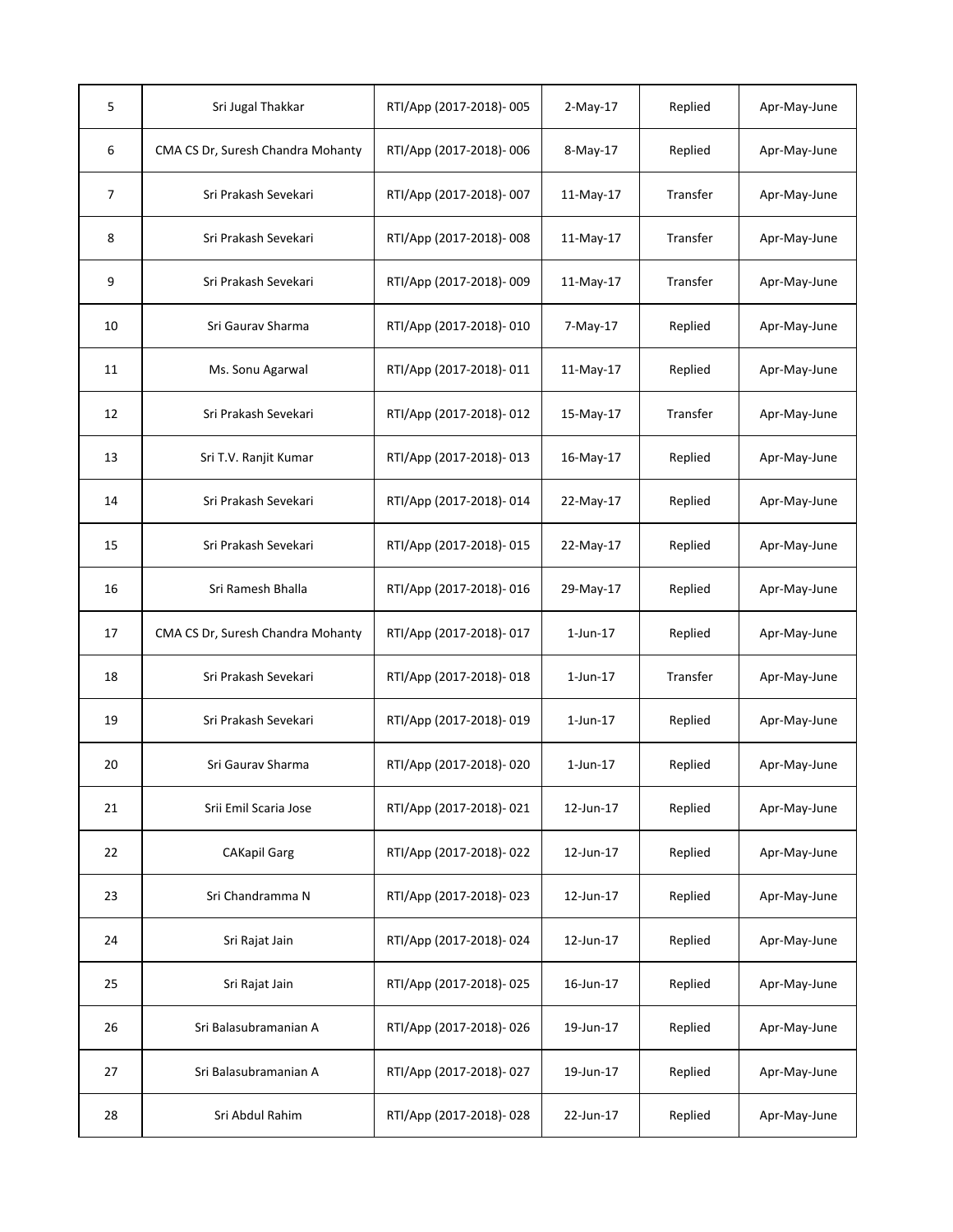| 29 | Sri Kattuputhur Natarajan Sakthivel | RTI/App (2017-2018)-029 | 23-Jun-17   | Replied  | Apr-May-June |
|----|-------------------------------------|-------------------------|-------------|----------|--------------|
| 30 | Sri Bijay Kumar Sahani              | RTI/App (2017-2018)-030 | 6-Jul-17    | Replied  | July-Aug-Sep |
| 31 | Sri Anil Komban Varghese            | RTI/App (2017-2018)-031 | 4-Jul-17    | Replied  | July-Aug-Sep |
| 32 | Sri Kattuputhur Natarajan Sakthivel | RTI/App (2017-2018)-032 | $5$ -Jul-17 | Replied  | July-Aug-Sep |
| 33 | Sri Mohit KumarGupta                | RTI/App (2017-2018)-033 | $6$ -Jul-17 | Replied  | July-Aug-Sep |
| 34 | Sri Salman Khan                     | RTI/App (2017-2018)-034 | 7-Jul-17    | Transfer | July-Aug-Sep |
| 35 | Sri Anil Komban Varghese            | RTI/App (2017-2018)-035 | 8-Jul-17    | Replied  | July-Aug-Sep |
| 36 | Sri Bijay Kumar Sahani              | RTI/App (2017-2018)-036 | 17-Jul-17   | Replied  | July-Aug-Sep |
| 37 | Sri Tushar Vekariya                 | RTI/App (2017-2018)-037 | 18-Jul-17   | Replied  | July-Aug-Sep |
| 38 | AG Agarwal And Associaties          | RTI/App (2017-2018)-038 | 20-Jul-17   | Replied  | July-Aug-Sep |
| 39 | Sri Sandeep Kashyap                 | RTI/App (2017-2018)-039 | 31-Jul-17   | Replied  | July-Aug-Sep |
| 40 | Sri Manish Valecha                  | RTI/App (2017-2018)-040 | 10-Aug-17   | Replied  | July-Aug-Sep |
| 41 | Sri Sunil                           | RTI/App (2017-2018)-041 | 15-Aug-17   | Replied  | July-Aug-Sep |
| 42 | Sri Rajat Jain                      | RTI/App (2017-2018)-042 | 16-Aug-17   | Pending  | July-Aug-Sep |
| 43 | Sri Khageswar Jena                  | RTI/App (2017-2018)-043 | 23-Aug-17   | Replied  | July-Aug-Sep |
| 44 | Sri Purushottam R Ralkar            | RTI/App (2017-2018)-044 | 28-Aug-17   | Replied  | July-Aug-Sep |
| 45 | Sri Purushottam R Ralkar            | RTI/App (2017-2018)-045 | 28-Aug-17   | Replied  | July-Aug-Sep |
| 46 | Sri Purushottam R Ralkar            | RTI/App (2017-2018)-046 | 28-Aug-17   | Replied  | July-Aug-Sep |
| 47 | Sri Sagar Bajpai                    | RTI/App (2017-2018)-047 | 30-Aug-17   | Replied  | July-Aug-Sep |
| 48 | Sri Ritu Maurya                     | RTI/App (2017-2018)-048 | 30-Aug-17   | Replied  | July-Aug-Sep |
| 49 | Sri Naveen Mittal                   | RTI/App (2017-2018)-049 | 30-Aug-17   | Replied  | July-Aug-Sep |
| 50 | Ms. Mansi Singh                     | RTI/App (2017-2018)-050 | 5-Sep-17    | Replied  | July-Aug-Sep |
| 51 | Sri Kulwant Singh                   | RTI/App (2017-2018)-051 | 5-Sep-17    | Replied  | July-Aug-Sep |
| 52 | Ms. Shelly                          | RTI/App (2017-2018)-052 | 17-Sep-17   | Replied  | July-Aug-Sep |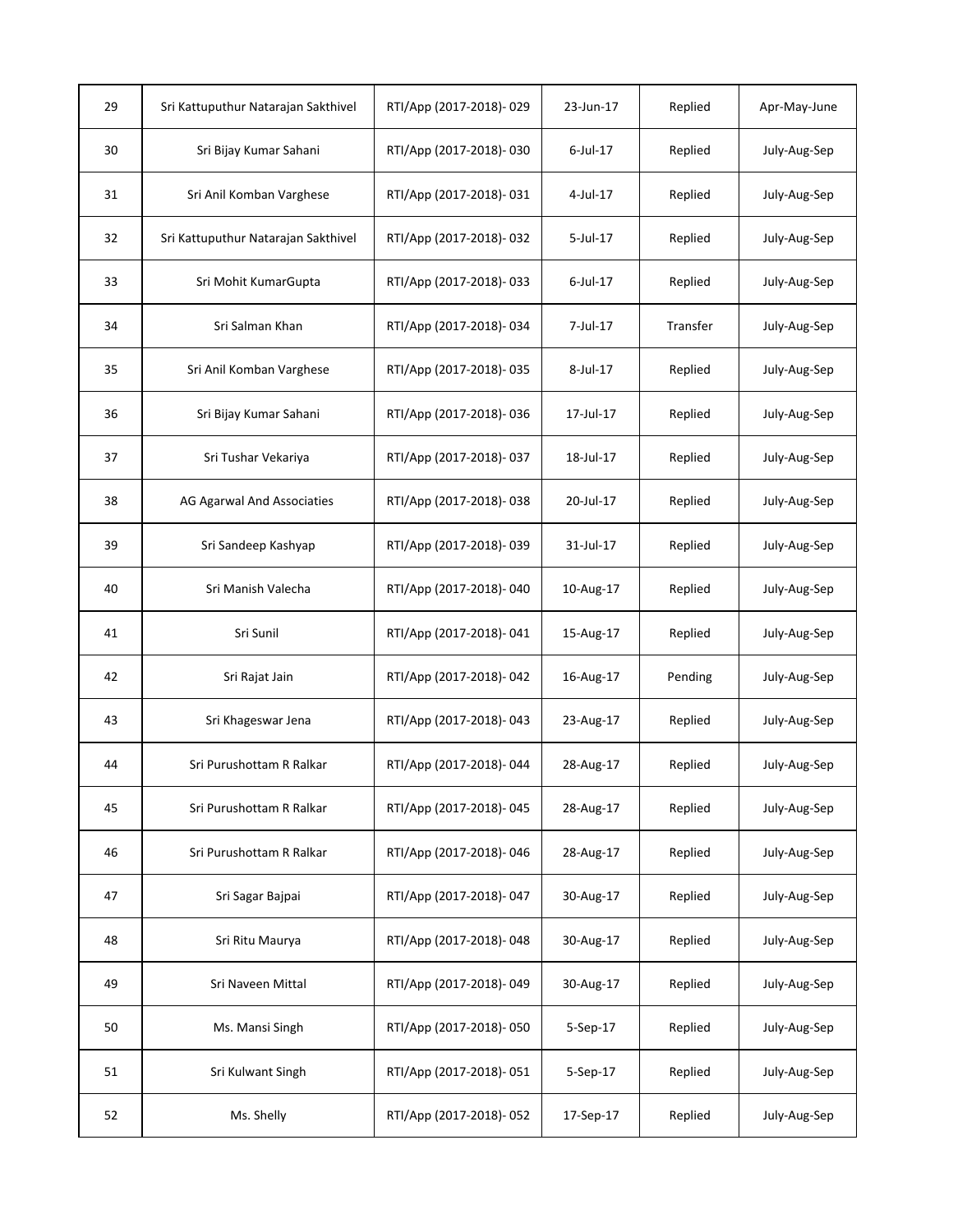| 53 | Sri Surya Narayan Mishra  | RTI/App (2017-2018)-053 | 28-Sep-17   | Rejected | July-Aug-Sep |
|----|---------------------------|-------------------------|-------------|----------|--------------|
| 54 | Sri Akash Bhandari        | RTI/App (2017-2018)-054 | 3-Oct-17    | Replied  | Oct-Nov-Dec  |
| 55 | Sri Ravi Raj Singh        | RTI/App (2017-2018)-055 | 16-Oct-17   | Replied  | Oct-Nov-Dec  |
| 56 | Sri Aditya Sharma         | RTI/App (2017-2018)-056 | 16-Oct-17   | Replied  | Oct-Nov-Dec  |
| 57 | Shri Ashok Kumar Dakua    | RTI/App (2017-2018)-057 | 24-Oct-17   | Replied  | Oct-Nov-Dec  |
| 58 | Shri Ashok Kumar Dakua    | RTI/App (2017-2018)-058 | 24-Oct-17   | Replied  | Oct-Nov-Dec  |
| 59 | Shri Ashok Kumar Dakua    | RTI/App (2017-2018)-059 | 24-Oct-17   | Replied  | Oct-Nov-Dec  |
| 60 | Shri Ashok Kumar Dakua    | RTI/App (2017-2018)-060 | 24-Oct-17   | Replied  | Oct-Nov-Dec  |
| 61 | Shri Sudarshan Singh      | RTI/App (2017-2018)-061 | 27-Oct-17   | Replied  | Oct-Nov-Dec  |
| 62 | Shri Chanchal Agarwal     | RTI/App (2017-2018)-062 | 27-Oct-17   | Replied  | Oct-Nov-Dec  |
| 63 | Shri Kaka Mukeshkumar B   | RTI/App (2017-2018)-063 | 30-Oct-17   | Replied  | Oct-Nov-Dec  |
| 64 | CMA Anil Sharma           | RTI/App (2017-2018)-064 | 31-Oct-17   | Replied  | Oct-Nov-Dec  |
| 65 | Shri Dibakar Sahoo        | RTI/App (2017-2018)-065 | 31-Oct-17   | Replied  | Oct-Nov-Dec  |
| 66 | Shri Ranjeet Singh Parmar | RTI/App (2017-2018)-066 | 6-Nov-17    | Transfer | Oct-Nov-Dec  |
| 67 | Shri Surya Narayan Mishra | RTI/App (2017-2018)-067 | 13-Nov-17   | Replied  | Oct-Nov-Dec  |
| 68 | CMAPawan Kumar Verma      | RTI/App (2017-2018)-068 | 13-Nov-17   | Replied  | Oct-Nov-Dec  |
| 69 | Shri Purushottam R Ralkar | RTI/App (2017-2018)-069 | 4-Dec-17    | Replied  | Oct-Nov-Dec  |
| 70 | Shri Purushottam R Ralkar | RTI/App (2017-2018)-070 | 4-Dec-17    | Replied  | Oct-Nov-Dec  |
| 71 | Shri Dinesh Baweja        | RTI/App (2017-2018)-071 | 18-Dec-17   | Replied  | Oct-Nov-Dec  |
| 72 | Shri Deepjyoti Pal        | RTI/App (2017-2018)-072 | 20-Dec-17   | Replied  | Oct-Nov-Dec  |
| 73 | <b>CMA Sandip Shewale</b> | RTI/App (2017-2018)-073 | 23-Dec-17   | Replied  | Oct-Nov-Dec  |
| 74 | Shri Yedhukrishnan MS     | RTI/App (2017-2018)-074 | 29-Dec-17   | Replied  | Oct-Nov-Dec  |
| 75 | Shri Radhakrishnan VK     | RTI/App (2017-2018)-075 | $8$ -Jan-18 | Replied  | Jan-Feb-Mar  |
| 76 | Shri Manish Sachdeva      | RTI/App (2017-2018)-076 | 17-Jan-18   | Replied  | Jan-Feb-Mar  |